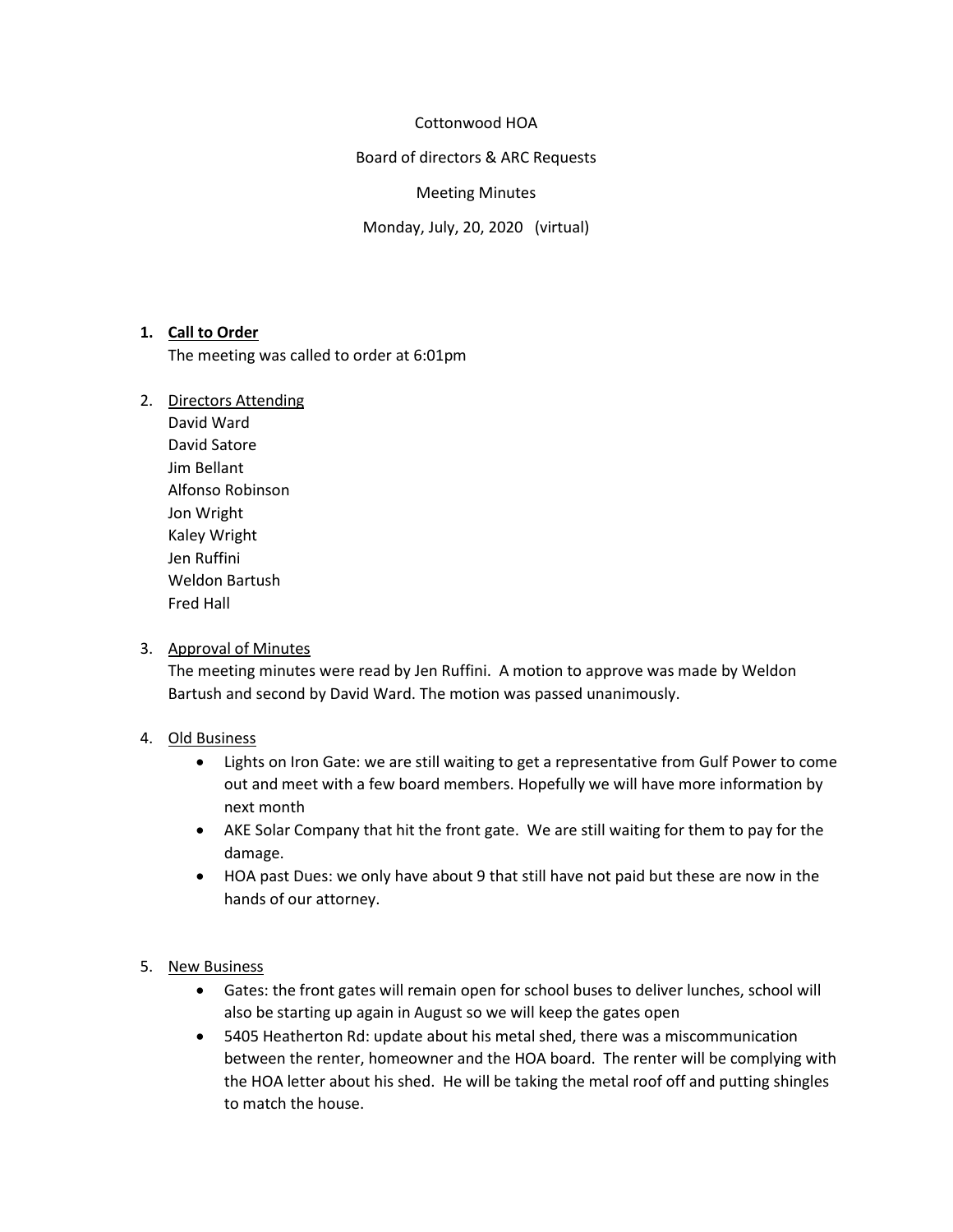- Food Trucks: We have one for July 24<sup>th</sup> Ice Cream truck 5-7, July 25<sup>th</sup> Wrighteous Eats 4:30-7:30, Aug 14th Melt Pensacola 5-7:30
- Welcome committee: if anyone would like to be part of the welcome committee please send the board your information.
- Newsletter: The newsletter has been going out every month or so, if you have any information that you would like added into the newsletter please email to [bamaphotomom17@gmail.com](mailto:bamaphotomom17@gmail.com)
- Violations: due to the hot weather we have not sent any violation letters regarding yards. So please start taking care of your edging, mowing, weeds etc. so you don't get a violation letter.
- Signs: All signs need to be removed from yards. We were letting them stay for graduations, birthdays etc. but those all need to be removed as well as any political signs.
- Auto accident at front gate: There was some damage to the grass and bushes. David Ellis will be getting a quote to the Board for repairs.
- Retention Pond: The retention pond near Broadfield needs attention. We will have a few HOA board members go and talk with Timberland in person to see if they will be fixing the retention pond before they leave the subdivision.
- ECUA: waste pro will be taking over for ECUA in January. When we have more details we will share with community.
- Thank you to Alfonso, Kaley, David and David for doing the violations the past month.
- Neighbor brought up asking to keep the virtual meetings along with the in person meeting for those that can't make it. The board will take that into advisory.
- Weldon is having an issue with people at the gate calling him if they can't get in. We need Johnson Communication to make sure all homeowners' number and names are at the front gate.

# 6. ARC Requests

• Ryan Stokes - 5416 Heatherton Road - Fence - CW2020-76

He is stating that it is a safety requirement and needs to be addressed. It is to prevent pets and a special needs child from wandering away. He is completing the job but having C. Fowler of Coastal Construction LLC overseeing. Pressure treated Lumber and pressure treated 6 ft. Fence pickets purchased at Local hardware Store. Stainless Steel 11/2 inch #10 nails also weather resistant. Color is a natural wood finish. Weather seal will be applied but not at time of construction. Height of Fence 6 feet. Motion to approve was made by Weldon and second by Fred. The motion passed unanimously.

• Ernie Cyr - 5512 Heatherton Road - Fence - CW2020-77

Reached out for Information 4 times. Mr. Cyr stated he would get the information to me on the evening of 7/13/2020, never received anything. I have reached out but no response. Motion to approve was made by Fred and second by Weldon. The motion passed unanimously.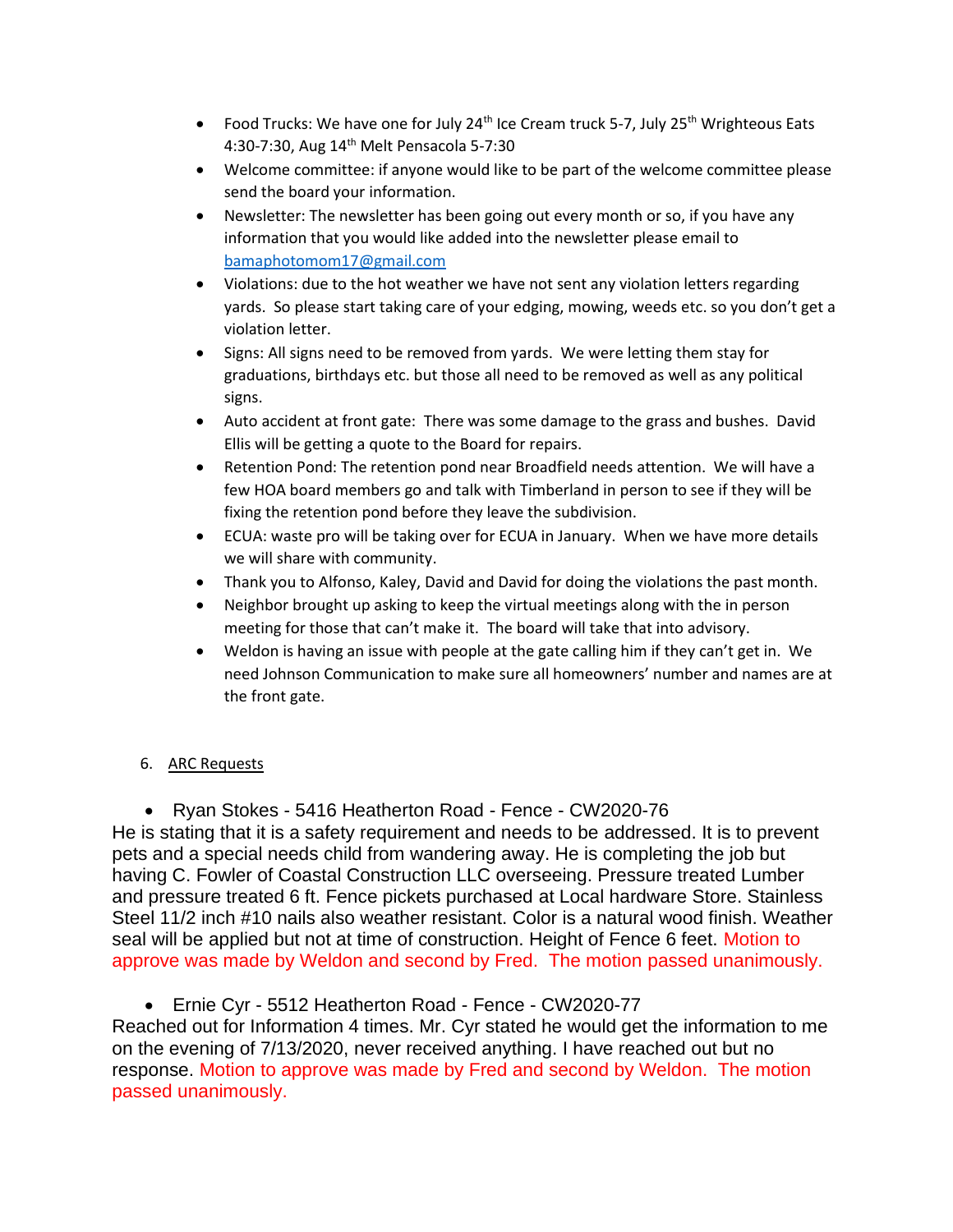• April Burrow - 6105 Brighton Lane - Fence for Garbage Cans - CW2020-78 Reached out to Mrs. Burrow's three times and no response from her. Denied

• Dan Land - 6149 Broadfield Ct - Landscaping - CW 2020-79 Reached out 3 times for information, no response. I spoke with Mr. Land on 6/28/2020 at his residence in the street. He stated that he would put in the ARC request and information. He was not friendly and borderline rude. Alfonso offered to get the pictures / speak with him but no response. Denied

• Steve Trask - 6236 Brighton Lane - Landscaping - CW2020-80 Mr. Trask wants to add 15 Thuja Green Giant Arborvitae trees along the north and west fence line. Trees will be planted in groups of threes. Closest trees will be planted seven feet from the fence so when they are fully grown they should not touch the fence. Purpose of these trees are to provide beauty and privacy in their backyard. Motion to approve was made by Alfonso and second by Weldon. The motion passed unanimously.

• Green Emerald Homes (Renter Joshua Smith) - CW2020-81 Mr. Smith has a metal roof shed. After numerous conversations with the property management and their lack of responses. It was turned over to the HOA Attorney. The HOA Attorney, Mr. Maygarden sent out a letter giving them 20 days to comply and respond to his letter. Mr. Robinson (Vice President of HOA) and myself spoke to Mr. Smith on two separate occasions and finally came to a resolution. Mr. Smith was asking for 15 extra days to get his shed into compliance due to the property management not communicating with him. Per HOA Attorney, Vice President and ARC Chairman, we gave him until the 27th of July to remove the metal roof off of his Shed. He has to replace it by putting a Shingled roof on his shed. Motion to approve was made by Alfonso and second by Ward. The motion passed unanimously. (For the roof) Motion to approve was made by Jon and second by Satore. The motion passed unanimously. (For the color)

• Rob Magan - 6061 Grey Moss Ln - Playset CW2020-82

Mr. Magan put in the playset without ARC Approval. He was sent a letter and given 3 days to respond. On the third day, he responded and stated that it was a playset and sent a picture. I asked for him to put in an ARC Request, he finally put in an ARC Request on 7/12/2020. He put the playset in on 7/3/2020. Children's woodset swingset is redwood and will be pressure washed at Thompson sealing. He did not have a survey of home. Located 18 feet from the fence line to neighbors on the right side and 10 feet from white fence on Anderson. Motion to approve was made by Jim and second by Weldon. The motion passed unanimously.

• Gregory Collins - 6178 Brighton Ln - Pool - CW2020-83

16 x 32 x 6 Inground salt water pool with Bronze screen enclosure located off the back patio of the home. Pool Pump and associated equipment will be behind the fence on the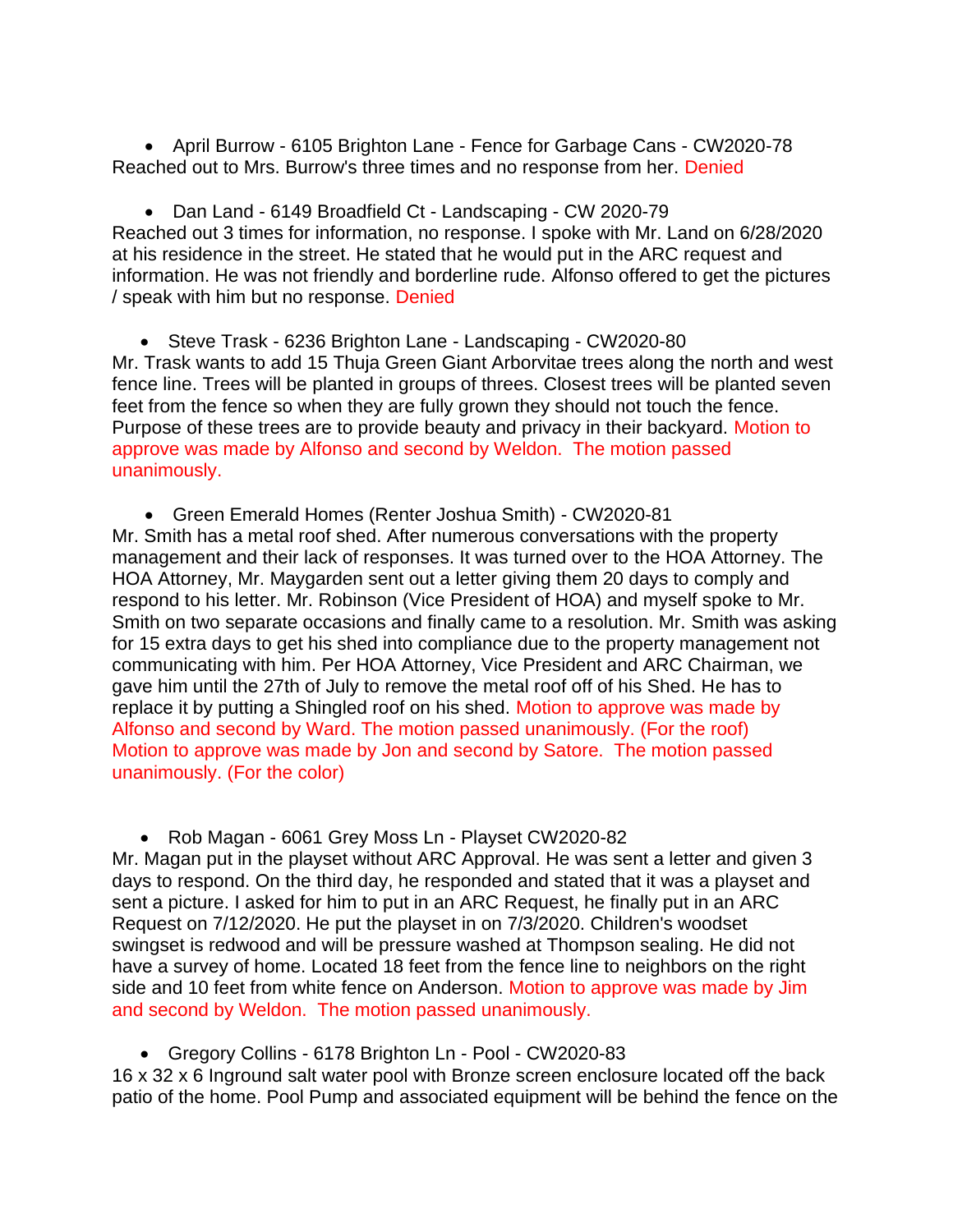east side of home. Concrete around the pool will be normal. (Grecian / 3 foot to 6 foot). Robert's Pools. Motion to approve was made by Jim and second by Alfonso. The motion passed unanimously.

• Gregory Collins - 6178 Brighton Ln - Screened Enclosure - CW2020-84 35 x 45 x 39 Screened Enclosure Bronze / Aluminum with 3 doors. Robert's Pools is doing it as a package deal. Motion to approve was made by Jim and second by Jon. The motion passed unanimously.

• Alfonso Robinson - 6134 Broadfield CT - French Drain - CW2020-85 Wants to install a French Drain to alleviate water buildup in the back yard. Gulf Stream landscaping and Irrigation is the contractor. He wants to begin August 10th. Motion to approve was made by Jon and second by Weldon. The motion passed unanimously.

 Board members all made a comment that this issue needs to be brought up to Timberland.

• Angelia Penton - 6137 Brighton Lane - Detached Garage - CW2020-86 Mrs. Penton wants a detached garage in her backyard to put her boat in it. She came to my residence on 7/17/2020 to discuss her ARC Request. I told her that Detached garages are not allowed in the neighborhood. She stated that Mr. Brimer had one on Brighton (in Phase 2) and Mr. Magan on Grey Moss as well as others. She stated that her attorney didn't see a problem with it and looked at the covenants. I told her that she was not allowed per the covenants to have two permanent structures on her property / lot. (Two storage buildings). I told her she could submit an ARC Request and I could present it to the board to look at and a decision could be made at that time. Wants it Brick with shingles and the trim color of her house. Brick - General Shale - Autumn Ridge ; Mortar - Ultra Dark - Trim - Wicker, Shingles - Black Arch ; Window - Almond ; Window Style - Perimeter Prairie ; Exterior Lights - Black ; Garage Door - Sahara. Plainsman Construction. 15 x 26.5. Garage door will include a five panel door in order to allow the boat to fit. This was denied. The board asked if they would be willing to give up the other shed for the garage. They stated no but are willing to meet with some board members. The homeowners brought up that in Oct 2018 at an HOA meeting they were told that they could build this detached garage at a further time. The problem is it wasn't recorded in the minutes for Oct 2018. The homeowners also stated that Timberland told them to talk to the board. There was a lot of back and forth with many board members and other homeowners (I was not able to write down much since it was very hard to understand).

• Lynn Williams - 6170 Brighton Lane - Replace Screen from Glass and Screened in Porch Windows - CW2020-87

Replace screens from Glass and Screened in porch that have been chewed by Squirrels with new screens and windows. Remove existing Aluminum Framing and have it hauled away. Build aluminum framing to support windows and doors. Bronze in Color,